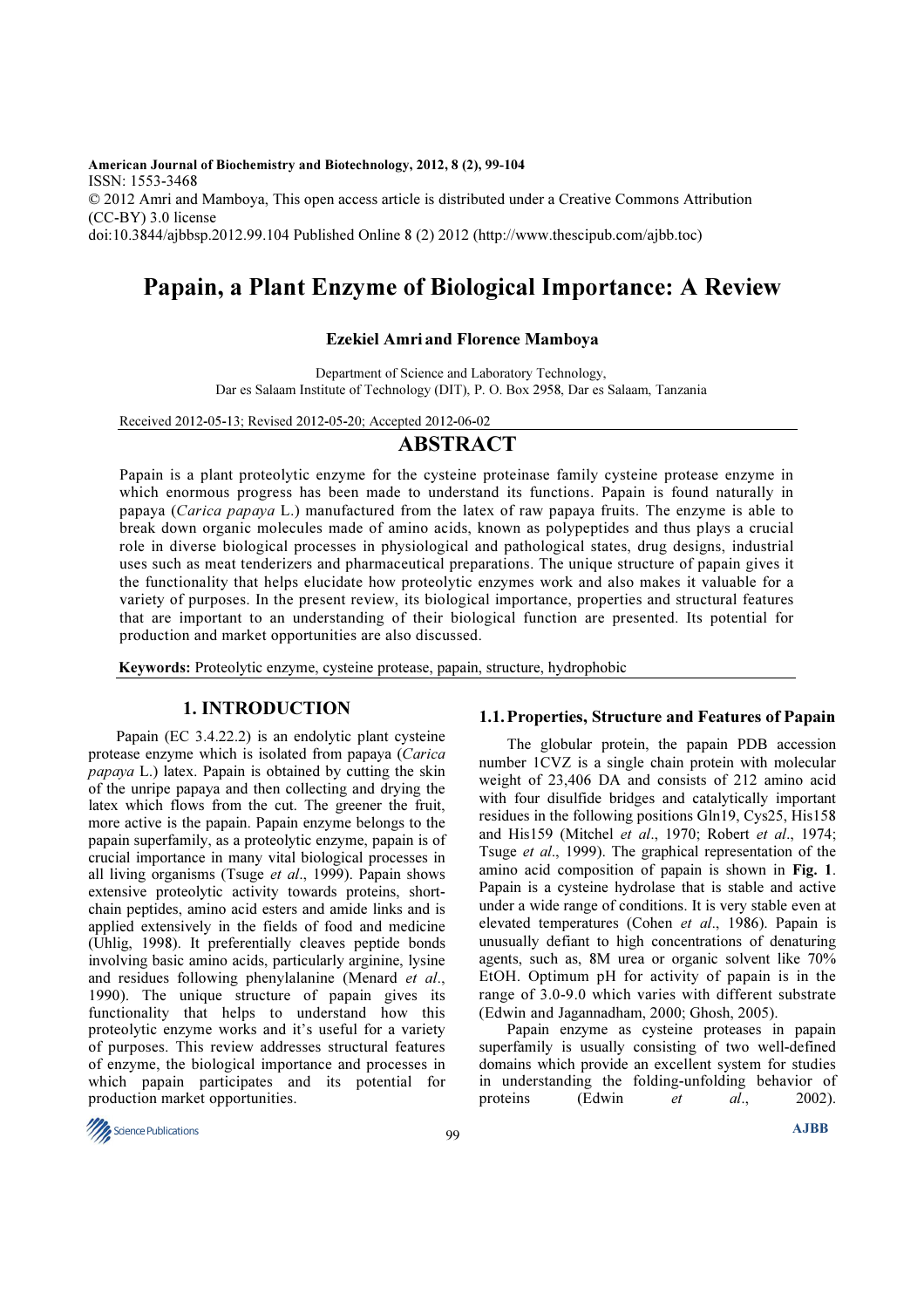

Fig. 1. Graphical representation of the amino acid composition of papain



Fig. 2. Papain structure (MMDB protein structure summary, 1CVZ)



Fig. 3. Hydrophobic amino acid of papain (1CVZ). Colored gray in a space fill model are the backbone oxygen and nitrogen of the residues with the hydrophobic side chain (Source: http://www.oocities.org/bramsugar/intro4.html).

The protein is stabilized by three disulfide bridges in which the molecule is folded along these bridges creating a strong interaction among the side chains which contributes to the stability of the enzyme (Edwin and Jagannadham, 2000; Tsuge *et al.*, 1999). Its and Jagannadham, 2000; three-dimensional structure consists of two distinct structural domains with a cleft between them. This cleft contains the active site, which contains a catalytic diad that has been likened to the catalytic triad of chymotrypsin. The catalytic diad is made up of the amino acids-cysteine-25 (from which it gets its classification) and histidine-159. Aspartate-158 was thought to play a role analogous to the role of aspartate in the serine protease catalytic triad, but that has since then been disproved (Menard et al., 1990).

 Papain molecule has an all-α domain and an antparallel β-sheet domain (Kamphuis et al., 1984; Madej et al., 2012). The conformational behavior of papain in aqueous solution has been investigated in the presence of SDS and reported to show high  $\alpha$ -helical content and unfolded structure of papain in the presence of SDS is due to strong electrostatic repulsion (Huet et al., 2006). In the molten globule state (pH 2.0), papain show evidence of substantial secondary structure as ß-sheet and is relatively less denatured compared to 6 M Guanidium Hydroc8hloride (GnHCl), the enzyme also exhibits a great tendency to aggregate at lower concentrations of GnHCl or a high concentration of salt (Edwin and Jagannadham, 2000). Papain apart from being most studied plant cysteine proteases, further researches in understanding the specificity, the structural the effect brought by inhibitors, low pH, metal ions and fluorinated alcohols has been identified as of critical importance (Huet et al., 2006; Naeem et al., 2006). Figure 2 shows the structure of papain from Molecular Modeling Database (MMDB), the structure is shown with all- $\alpha$  domain and an antparallel ß-sheet domain.

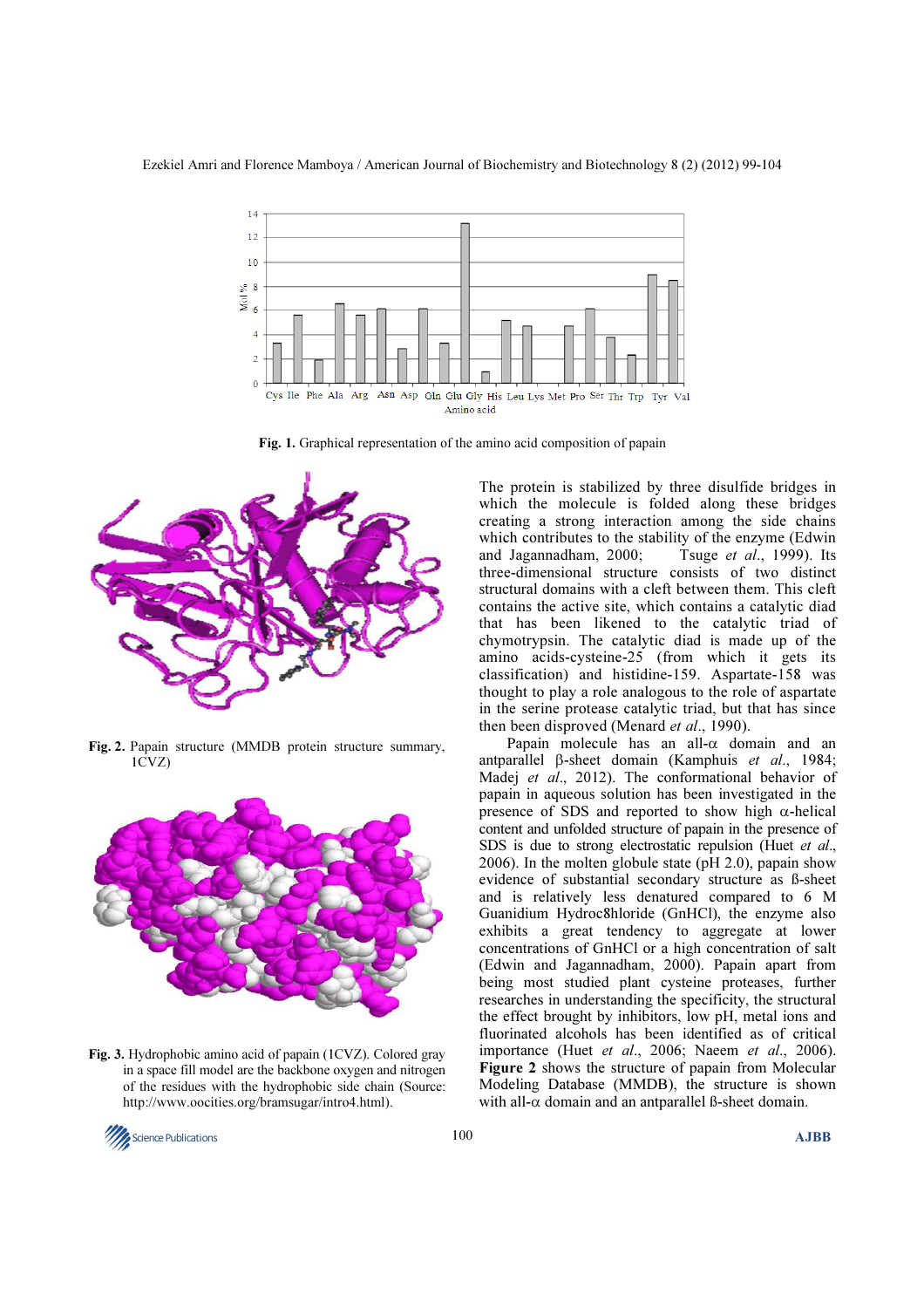#### 1.2. Hydrophobicity of Papain

 It is often useful to examine the relative hydrophobicity or hydrophilicity values of the amino acids in a protein sequence. Since hydrophobic residues tend to be more buried in the interior of the molecule and hydrophilic residues are more exposed to solvent, a profile of these values can indicate the overall folding pattern. The hydrophobic interactions have the major influence in protein conformation and the most hydrophobic of the amino acid side chains are those of alanine, Valine, leucine, methionine and Isoleucine which vary in degrees of hydrophobic. The hydrophobic -hydrophilic interaction of papain amino acids in the side chain seems to be the major thermodynamic forces which drive protein folding. Investigation of the formation of the intermediate state of papain through inducing n-alkyl sulfates including sodium octyl sulfate, SOS; sodium decyl sulfate, SDeS; and sodium dodecyl sulfate, SDS at different concentrations has exhibited that hydrophobic interactions play an important role in inducing the two different intermediates along the two various thermodynamic pathways (Chamani et al., 2009). Catalytic activity of papain involves hydrolysis of proteins with broad specificity for peptide bonds, but preference for an amino acid bearing a large hydrophobic side chain at the P2 position while does not accept Val in P1 (Kamphuis et al., 1985). The enzyme has been reported to be generally more stable in hydrophobic solvents and at lower water contents and can catalyze reactions under a variety of conditions in organic solvents with its substrate specificity little changed from that in aqueous media (Stevenson and Storer, 1991). In general, native proteins have a hydrophobic core and a charged and/or polar group on the surface. The hydrophobic core helps to stabilize the tertiary structure of the protein by hydrophobic interaction while the outer polar surfaces preferentially interact with the exterior aqueous medium (Wang et al., 2006). Figure 3 shows hydrophobic amino acid of papain in space fill model.

 Hyrophobicity of papain using carbon distribution profile along the sequence of papain is shown in Fig. 4. The graph indicates that carbon content is maintained at 31.45% of carbon all along the sequence. Some regions along the sequences have values above 31.45%, these are considered to be higher hydrophobic regions as it has previously been reported when using carbon content distribution profile (Rajasekaran and Vijayasarathy, 2011). Thus, the overall hydrophobicity of papain enzyme being maintained at 31.45% of carbon all along the sequence contribute to stability of protein as previous been reported that stable and ordered proteins maintain 31.45% of carbon all along the sequence (Jayaraj et al., 2009).

#### 1.3. Mechanism, Biological Importance and Functions

#### 1.4. Mechanism of Functions

 The mechanism in which the function of papain is made possible is through the cysteine-25 portion of the triad in the active site that attacks the carbonyl carbon in the backbone of the peptide chain freeing the amino terminal portion. As this occurs throughout the peptide chains of the protein, the protein breaks apart. The mechanism by which it breaks peptide bonds involves deprotonation of Cys-25 by His-159. Asparagine-175 helps to orient the imidazole ring of His-159 to allow this deprotonation to take place. Although far apart within the chain, these three amino acids are in close proximity due to the folding structure. It is though these three amino acids working together in the active site that provides this enzyme with its unique functions. Cys-25 then performs a nucleophilic attack on the carbonyl carbon of a peptide backbone (Menard et al., 1990; Tsuge et al., 1999). In the active site of papain, Cys -25 and His -159 are thought to be catalytically active as a thiolate-imidazolium ion pair. Papain can be efficiently inhibited by peptidyl or non-peptidyl N-nitrosoanilines (Guo et al., 1996; 1998). The inactivation is due to the formation of a stable S-NO bond in the active site (Snitroso-Cys<sup>25</sup>) of papain (Xian *et al.*, 2000).

## 1.5. Papain in Medical Uses

 Papain acts as a debris-removing agent, with no harmful effect on sound tissues because of the enzyme's specificity, acting only on the tissues, which lack the  $\alpha$ 1antitripsine plasmatic antiprotease that inhibits proteolysis in healthy tissues (Flindt, 1979). The mechanism of biochemical removal of caries involves cleavage of polypeptide chains and/or hydrolysis of collagen crosslinkages. These cross-linkages give stability to the collagen fibrils, which become weaker and thus more prone to be removed when exposed to the papain gel (Beeley et al., 2000). Papain-based gel has also been reported as a potential useful in biochemical excavation procedures for dentin (Piva et al., 2008). Papain has advantages for being used for chemomechanical dental caries removal since it does not interfere in the bond strength of restorative materials to dentin (Lopes et al., 2007).

 Papain enzyme has a long history of being used to treat sports injuries, other causes of trauma and allergies (Dietrich, 1965). Fortunately papain has a proven track record in managing all of these conditions with clinical evidence of significant benefits for use of papain protease enzyme in cases of sports injury.

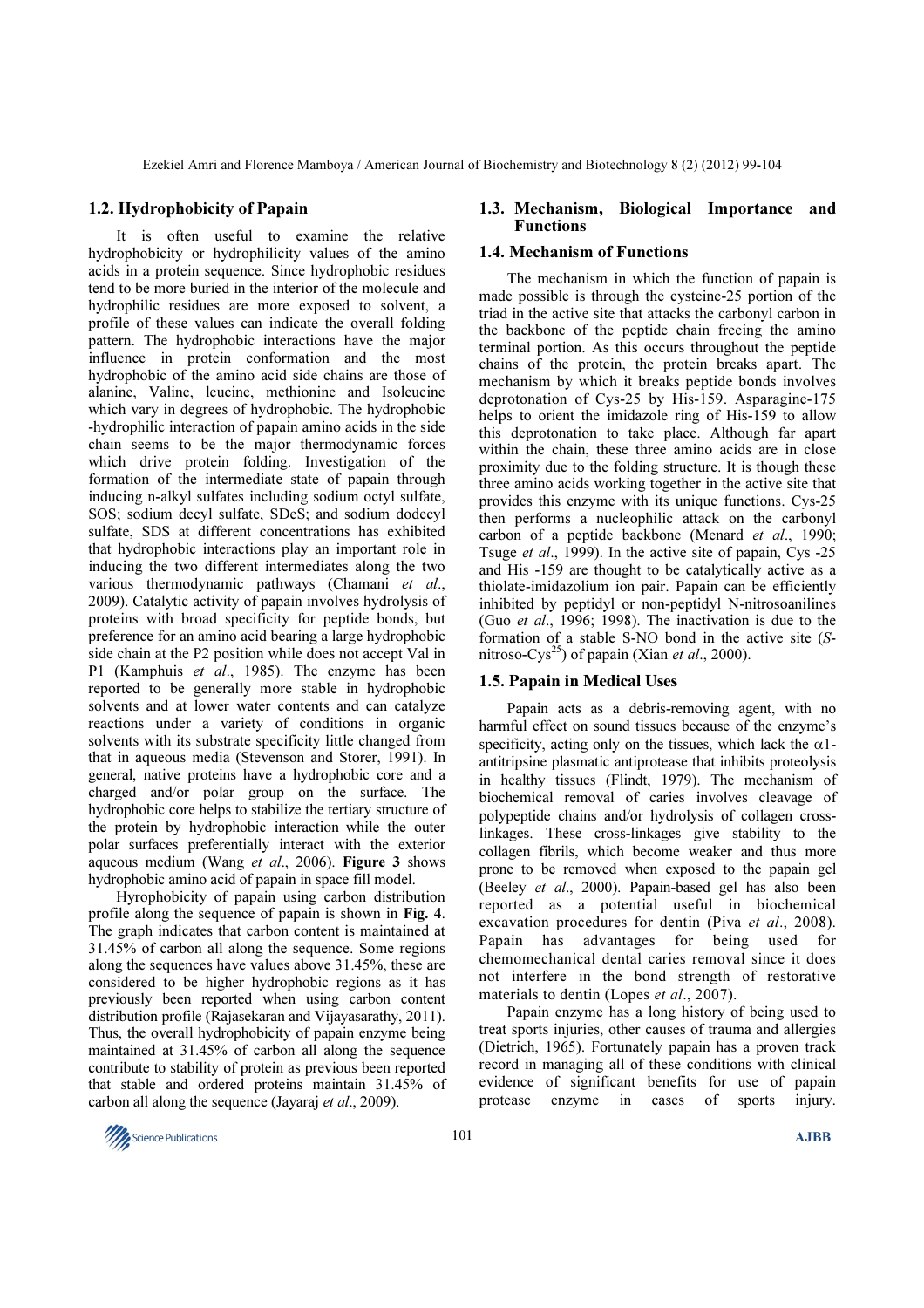Ezekiel Amri and Florence Mamboya / American Journal of Biochemistry and Biotechnology 8 (2) (2012) 99-104



Fig. 4. Carbon distribution profile along the sequence of papain (1CVZ)

It has previously been reported that minor injuries healed faster with papain proteases than with placebos. Furthermore, athletes using papain protease supplements were able to cut recovery time from 8.4 days to 3.9 days (Trickett, 1964; Dietrich, 1965). Papain also has been successfully used to overcome the allergies associated with leaky gut syndrome, hypochlorhydria (insufficient stomach acid) and intestinal symbiosis like gluten intolerance. Papain has previously been reported to have significant analgesic and anti-inflammatory activity against symptoms of acute allergic sinusitis like headache and toothache pain without side effects (Mansfield et al., 1985).

#### 1.6. Papain Uses in Drug Design

 Papain shares many features with physiologically important mammalian cysteine proteases and show nearly identical folding patterns especially around the active site which has been useful for drug design (Meara and Rich, 1996). The X-ray coordinate system for papain solved at 1.7 A resolutions is a representative example of the structure of a covalent ligand-bound cysteine protease complex particularly in the papain superfamily (Tsuge *et al.*, 1999). Thus, papain is reported to be useful as an experimental model structure to understand the inhibition mechanism of newly developed specific inhibitors of cathepsin L, the papain superfamily and its an antioxidant properties can be useful in preventing certain types of illnesses (Tsuge et al., 1999; Gayosso-Garcia et al., 2010). Since most of the amino acid residues that are involved in the binding to papain are conserved in cathepsin L, this publicly available high resolution structure has provided an excellent model for the successful design of highly active and specific cathepsin L inhibitors (Katunuma et al., 1999). Papain is also reported to be used as a surrogate enzyme in a drug design effort to obtain potent and selective inhibitors of cathepsin K, a new member of the papain superfamily of cysteine proteases that is selected and highly expressed in osteoclasts (LaLonde et al., 1998). Papain is also

reported to be useful as catalyzed (co) oligomerization of α-amino acids (Schwab et al., 2012).

## 1.7. Industrial Uses and Pharmaceutical Preparations

 Papain is used in meat tenderizers; the major meat proteins responsible for tenderness are the myofibrillar proteins and the connective tissue proteins. Protease enzymes are used to modify these proteins and papain has been extensively used as a common ingredient in the brewery and in the meat and meat processing (Khanna and Panda, 2007). Papain importance as tenderizers in the food industry is similar to collagenases, which have application in the fur and hide tanning to ensure uniform dying of leather. Papain also can act as a clarifying agent in many food industry processes. As a protein digestant, papain is used in combating dyspepsia and other digestive disorders and disturbances of the gastrointestinal tract (Huet et al., 2006). Papain has for quite a long time been used in pharmaceutical preparations of diverse food manufacturing applications as the production of high quality kunafa and other popular local sweets and pastries. Papain has been reported to improve meltability and stretchability of Nabulsi cheese with outstanding fibrous structure enhancing superiority in the application in kunafa, pizza and pastries (Abu-Alruz et al., 2009). Also as pharmaceutical products in gel based a proteolytic cisteine enzyme, papain presents antifungal, antibacterial and anti-inflammatory properties (Chukwuemeka and Anthoni, 2010).

## 1.8. Potential for Production and Market **Opportunities**

Papain enzyme is extracted from Carica papaya which is a tropical and a herbaceous succulent plant that possess self supporting stems which grows in all tropical countries and many sub-tropical regions of the world (Jaime et al., 2007). Moreover, there is no limitation due to seasonality as the papaya is available almost round the

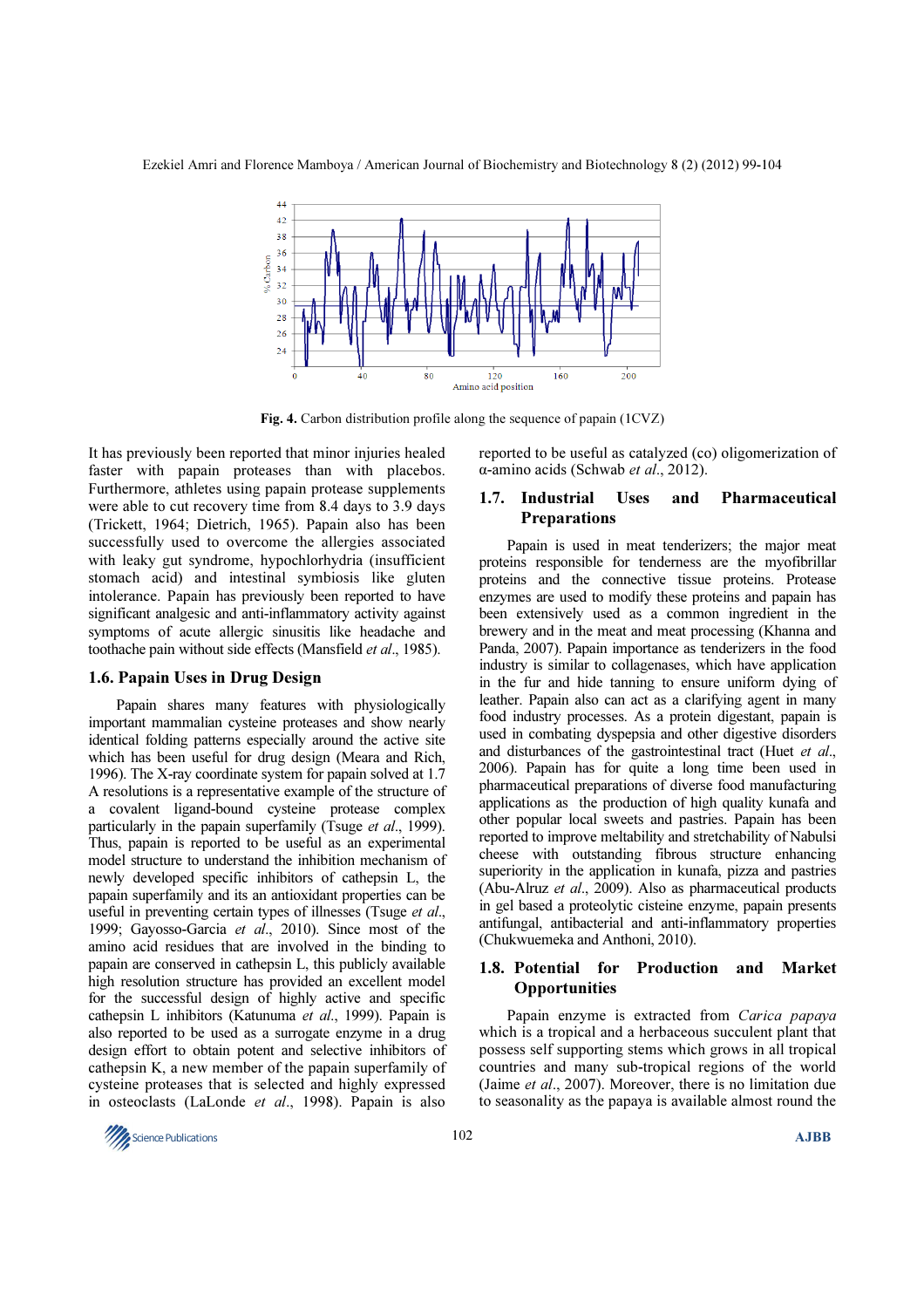Ezekiel Amri and Florence Mamboya / American Journal of Biochemistry and Biotechnology 8 (2) (2012) 99-104

year. Consequently, there is a need to facilitate the entrepreneurs in understanding the potential of papaya production and the importance of setting up a unit of papain. A well managed papaya production has recorded higher papain yield of 8.17 g per fruit and highest papain of 686.29 g per plant in a period of 6 months (Kamalkumar et al., 2007; Reddy et al., 2012). Papain is used in many industries such as breweries, pharmaceuticals, food, leather, detergents, meat and fish processing for a variety of processes. Therefore, the end use segments are many in signifying that papain has high export demand. Since there are good prospects for papain market, the papaya production and extraction of papain can be a high source of income even for small farmers.

### 2. CONCLUSION

 Papain has revealed to be an enzymatic protein of significant biological and economic importance. It is through the unique structure of papain that provides functionality and helps explain how this proteolytic enzyme works and also makes it valuable for a variety of purposes. Further researches on papain enzyme in understand the specificity, the structural the effect brought various thermodynamic pathways is of critical importance. Papain is found naturally in papaya which is a versatile plant having number of uses and enzymatic properties. Since the papaya grows in a wide range of climate, papaya production for extraction of papain can be a source of earning a high income to farmers.

## 3. REFERENCES

- Abu-Alruz, K., A. S. Mazahreh, J. M. Quasem, R. K. Hejazin and J. M. El-Qudah, 2009. Effect of Proteases on Meltability and Stretchability of Nabulsi Cheese. Am. J. Agric. Biol. Sci., 4: 173- 178. DOI: 10.3844/ajabssp.2009.173.178
- Beeley, J.A., H.K. Yip and A.G. Stevenson, 2000. Chemochemical caries removal: A review of the techniques and latest developments. Br. Dent. J. 188: 427-30.
- Chamani, J., M. Heshmati, O. Rajabi and K. Parivar, 2009. Thermodynamic study of intermediate state of papain induced by n-alkyl sulfates at two different ph values: A spectroscopic approach. Open Sur. Sci. J., 1: 20-29.
- Chukwuemeka, N.O. and A.B. Anthoni, 2010. Antifungal effects of pawpaw seed extracts and papain on post harvest Carica papaya L. fruit rot. Afri. J. Agri. Res., 5: 1531-1535.
- Cohen, L.W., V.M. Coghlan and L.C. Dihel, 1986. Cloning and sequencing of papain-encoding cDNA. Gene, 48: 219-227. DOI: 10.1016/0378-1119(86)90080-6
- Dietrich, R.E., 1965. Oral proteolytic enzymes in the treatment of athletic injuries: a double-blind study. Pennsyl. Med. J., 68: 35-37. PMID: 5318158
- Edwin, F. and M.V. Jagannadham, 2000. Single disulfide bond reduced papain exists in a compact intermediate state. Biochem. Biophys. Acta., 1479: 69-82. DOI: 10.1016/S0167-4838(00)00062-5
- Edwin, F., Sharma and M.V. Jagannadham, 2002. Single disulfide bond reduced papain exists in a compact intermediate state. Biochem. Biophys. Res. Commun. 1479: 69-82. DOI: 10.1016/S0167-4838(00)00062-5
- Flindt, M.L., 1979. Allergy to alpha-amylase and papain. Lancet, 1: 1407-1408. PMID: 87867
- Gayosso-Garcia, L.E., M.E. Yahia, M.A. Martínez-Téllez and A.G. González-Aguilar, 2010. Effect of maturity stage of papaya maradol on physiological and biochemical parameters. Am. J. Agric. Biol. Sci., 5: 194-203. DOI: 10.3844/ajabssp.2010.194.203
- Ghosh, S., 2005. Physicochemical and conformational studies of papain/sodium dodecyl sulfate system in aqueous medium. J. Colloid Surf. A: Phys. Eng. Aspects, 264: 6-16. DOI: 10.1016/j.colsurfa.2005.02.032
- Guo, Z., A. McGill, L. Yu, J. Li and J. Ramirez et al., 1996. ChemInform abstract: S-Nitrosation of proteins by Nmethyl-N-nitrosoanilines. ChemInform. DOI: 10.1002/chin.199628113
- Guo, Z., J. Ramirez, J. Li and P.G.Wang, 1998. Peptidyl Nnitrosoanilines: A novel class of cysteine protease inactivators. J. Am. Chem. Soc., 120: 3726-3734. DOI: 10.1021/ja974187e
- Jaime, A., S. Teixeira Da, R. Zinia, T.N. Duong and S. Dharini et al., 2007. Papaya (Carica papaya L.) Biology and biotechnology. Tree Forest. Sci. Biotechnol., 1: 47-73.
- Jayaraj, V., R. Suhanya, M. Vijayasarathy, M. Anandagopu and P. Anandagopu, 2009. Role of large hydrophobic residues in proteins. Bioinformation, 3: 409-412. PMID: 19759817
- Kamalkumar, R., R. Amutha, S. Muthulaksmi, P. Mareeswari and W.B. Rani, 2007. Screening of Dioecious Papaya Hybrids for Papain Yield and Enzyme Activity. Res. J. Agric. Biol. Sci., 3: 447-449.
- Kamphuis, I.G., K.H. Kalk, M.B. Swarte and J. Drenth, 1984. The structure of papain refined at 1.65 A resolution. J. Mol. Biol., 179: 233-256. DOI: 10.1016/0022-2836(84)90467-4